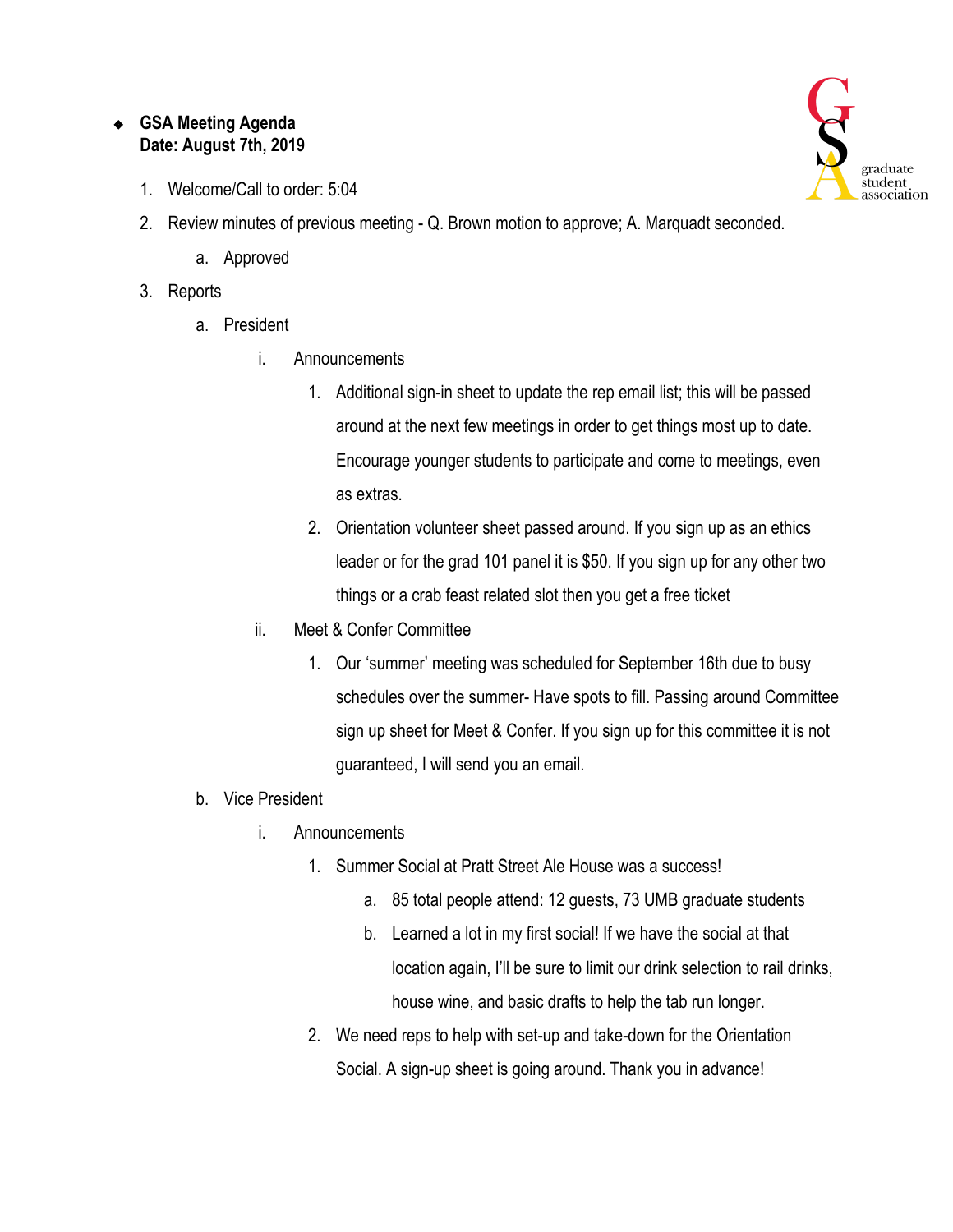- ii. Social Activities Committee
	- 1. Thank you to the committee for helping with the social's theme, set-up, volunteering for check-in, and moral support! :)
	- 2. Will need help with the orientation social so look out for an email soon!
	- 3. We would love some new reps on our committee as well!
- iii. USGA Announcements
	- 1. Next USGA meeting in late August/September
	- 2. Parking & transportation plan to release the official new shuttle schedule
- c. Treasurer
	- i. Account
		- 1. Current Balance: 5,303.98
		- 2. Budget review & vote
			- a. Proposed budget: 32,635.00
				- i. Motion to approve T. Guardia, Seconded C. Carney
				- ii. Approved
			- b. 668.00 'unbudgeted' Can be assigned to another area, or leave open for later use
				- i. Discussed holding weekly(or monthly) social hours for individual labs or program (Unsure if for entire grad school or for GPILS)
					- 1. Will discuss this at a later date
				- ii. Proposal to put money in the social account
					- 1. Motion to approve: C. Carney, seconded: L. Robinson
					- 2. Approved
	- ii. Finance Committee:
		- 1. Fourth quarter travel awards were submitted and approved. Congratulations!
	- iii. Student Group Funding: Open and up for grabs; if a student group wishes to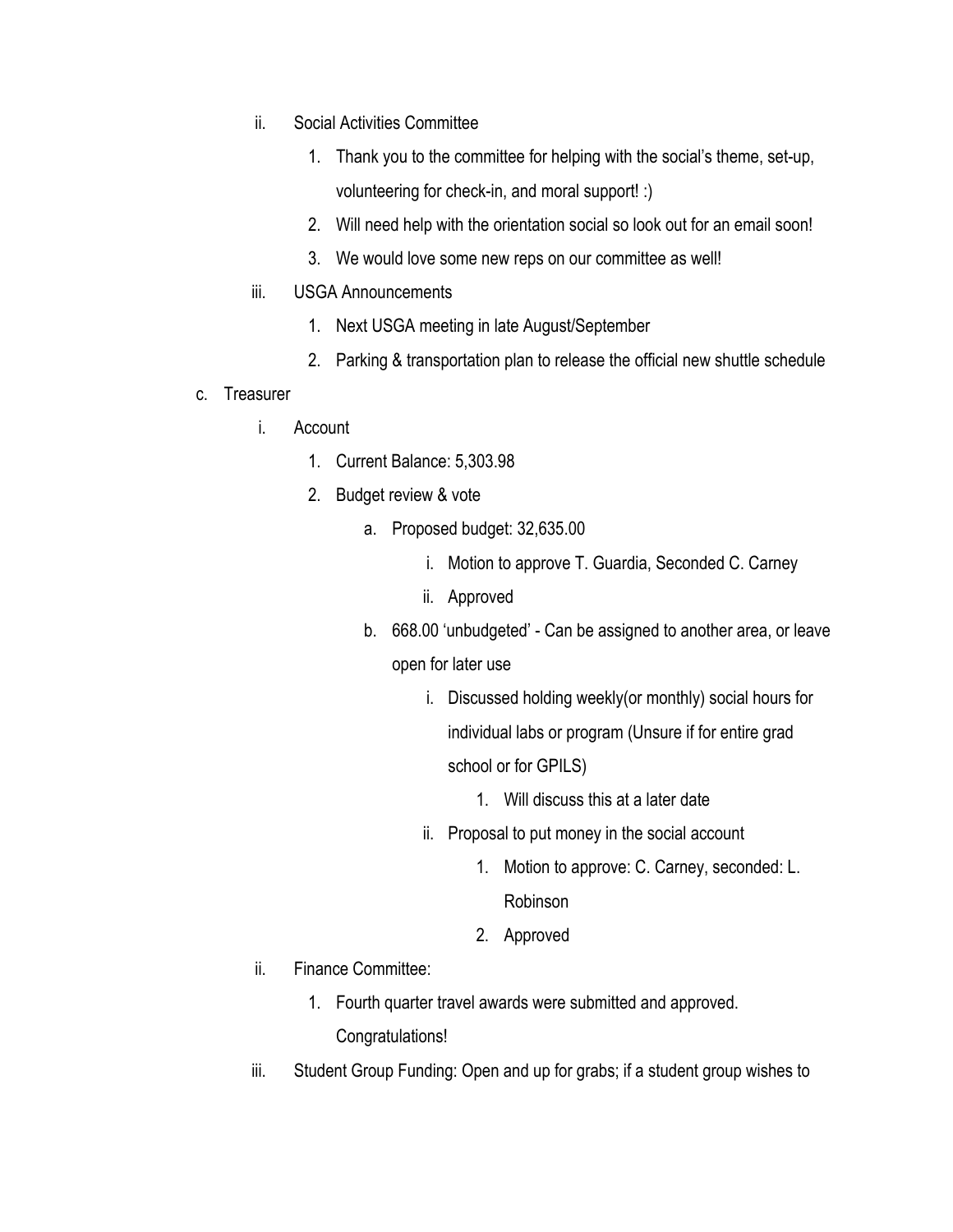submit for funding send budget to the exec two weeks before meeting. A representative must attend the meeting to present this budget for approval. 1.

- d. Secretary
	- i. Announcements GRC committee sign up sheet!
- e. Grad Council rep
	- i. Announcements: None
	- ii. U of M grad council
	- iii. BARC Volunteer event: 10 people showed up, thank you to volunteers. BARCs always needs volunteers to walk dogs and give them a break from the shelter! Email: volunteer.barcs@gmail.com
- f. PR
- i. Announcements: No August meeting
	- 1. Next gazette: September, contact PR rep with information for things to include in the next issue
- ii. Communications Committee: Sign up sheet passed around
- iii. Volunteer Committee: Sign up sheet passed around
- g. Meyerhoff : Nothing
- h. NOVA: Nothing
- 4. Old Business:
	- a. Grad Student Lounge
		- i. No update- floor plan still in progress
		- ii. Email Megan if you want to be involved!
	- b. Shuttle Bus Update- new contract will begin on Monday, Aug. 19
- 5. New Business:
	- a. Committee sign up sheets were sent around. If you were not present at the meeting and are interested in joining a committee, please email the Secretary!
	- b. ORIENTATION is coming up! We will need volunteers! See the sign-up sheet going around. Grad 101 panel will be ~2:30-4:00 on Wednesday. Please sign up or email me